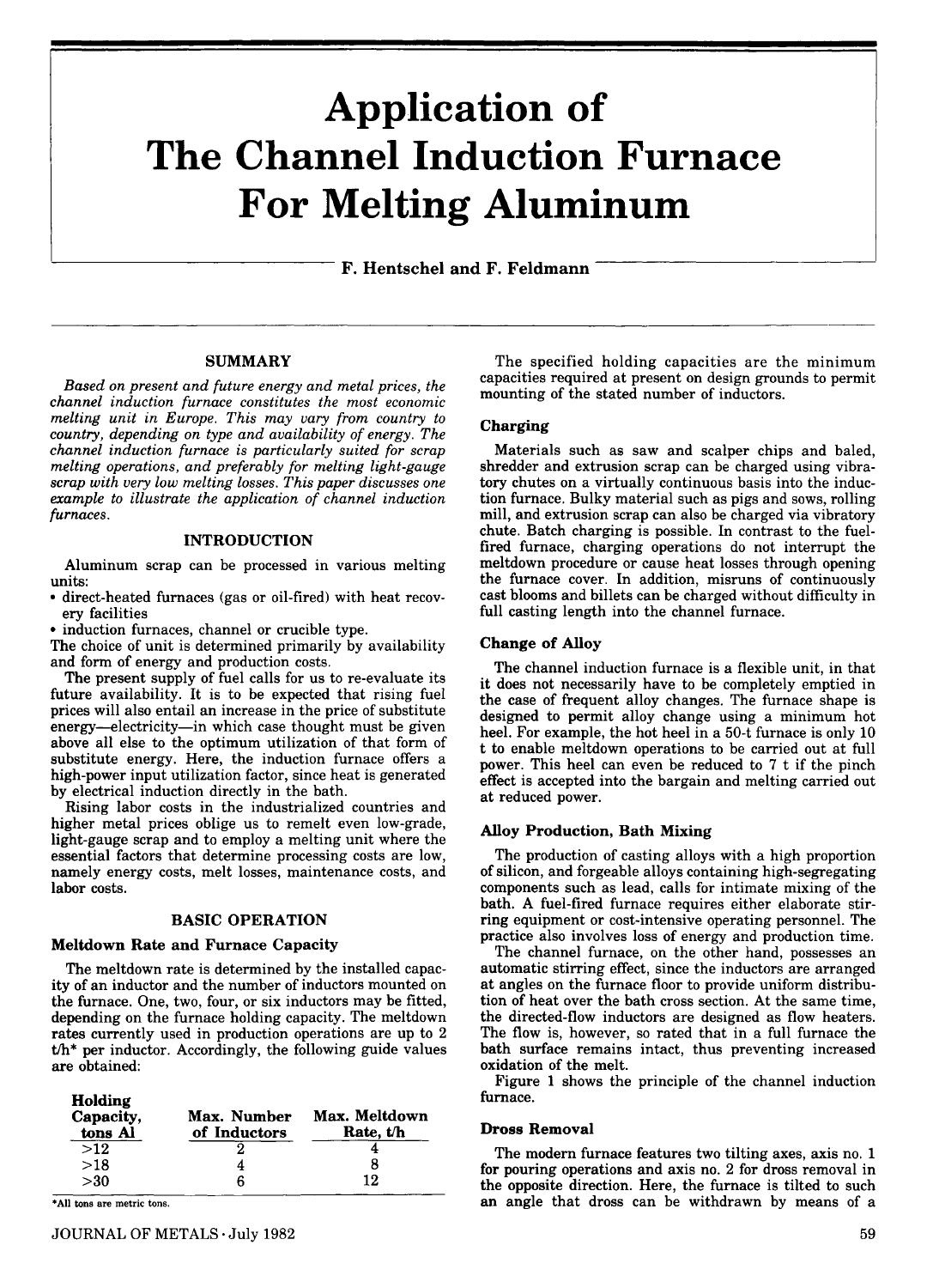skimmer attached to a forklift truck. The average time for dross removal is 15 min.

## ENERGY CONSUMPTION AND ENERGY BALANCE

The channel induction furnace has a high installed capacity utilization factor.

Using a 50-t channel furnace with 3400-kW power input as an example, the full meltdown power is started directly at the beginning of charging operations. In contrast to the fuel-fired furnace, charging can be effected continuously during meltdown so that thin-gauge material is submerged in the molten heel of metal extremely rapidly.

Nonproductive times such as dross removal, metal pouring and other operations account for only 10% of the specified tap-to-tap time, i.e., power availability in the meltdown phase is 90%. These short idle times are also reflected in a low total energy consumption.

Depending on furnace size and power input, the channel induction furnace offers energy utilization factors of between 71% and 75%. Figure 2 shows as an example the energy balance of three different furnaces in the meltdown phase. The fuel-heated furnace, a modern round unit with air preheater, has a thermal efficiency factor of  $42\%$ ,<sup>8</sup> while the channel induction furnace has 73%. Using clean scrap grades, where flue gas extraction can be neglected, thermal efficiency factors in the channel induction furnace can be as high as 80%.

Assuming a theoretical heat content in the melt of 320 *kWh/t* at 740°C, then approximately 450 kWh/t energy is required by the channel induction furnace for light-gauge material. This is, however, only the energy requirement for melting and bringing up to pouring temperature. Including losses from flue gas extraction operations and energy required for ancillary equipment, such as inductor cooling, and for idle times, during which the melt is mainly held at temperature, the total energy consumption comes to 475 kWh/t for a 16-t furnace and 460 kWh/t for a 50-t furnace.

Thermal and electrical losses in the inductors and power feed lines are dissipated by cooling water. This heat can be recovered in the form of hot water for showers and lowtemperature heating systems. Operating experience shows that waste-heat recovery rates of up to 65% are attainable.

In the light of steadily rising energy prices, overall thermal efficiency will in the future be improved by the use of heat recovery installations. If the heat recoverable from cooling water, which is produced at a fairly constant rate viewed over the production time, is considered as a bonus, then thermal efficiency of the channel induction furnace will amount to 90%. At present-day fuel and energy prices, this suggests a reasonable capital payback time.

## MELT LOSSES

Melting light-gauge scrap in the channel induction furnace involves substantially lower melt losses than in the fuel-fired furnace. To give an example: remelting foil packs or coils yields 1.5% melt losses in the channel induction furnace as against 13% in the fuel-fired furnaces.<sup>2</sup>

A major contributing factor to high melt losses is the dwell time of the material in the furnace atmosphere, as the water vapor formed by combustion also causes surface oxidation of the aluminum. This is an important factor, since the thinner the material the greater is its surface and thus the extent of oxidation; and this surface oxidation produces extremely high melt losses, since it forms a thick and relatively tough oxide envelope preventing the metal underneath from melting. It also retards drainage of metal from the oxide envelope; the metal droplets do not coalesce and are entrained in the dross. In 1977, Stewart, et aI.3 of Alcan Ltd. established that, for 0.5 mm gauge sheet in fuel-fired furnaces, increasing the meltdown time from 40 min to 105 min increased melt losses from 3% to 8%.

It is true that the metal yield, i.e., prevention of melt losses, can be improved in the fossil fuel-fired furnace by using fluxes. The ideal application is to introduce thingauge material into a sufficient quantity of fluxes. Fluxes increase the melting energy requirement, cause emissions, and must ultimately be disposed of  $-$  thus involving considerable cost. Hence, melt losses can be reduced only by cutting the meltdown time, and it is here that the channel induction furnace has its special advantages: thanks to its molten heel of metal, it guarantees immediate submergence of the thin-gauge material.

To appreciate the improved cost situation due to reduced dross formation, consideration must be given not only to the decreased melt losses but also to the improved foundry operations resulting from reduced dross handling problems. Here, however, we shall concentrate only on the value of metal losses. Assuming that the dross has a metal content



Figure 1. Principle of the channel induction furnace.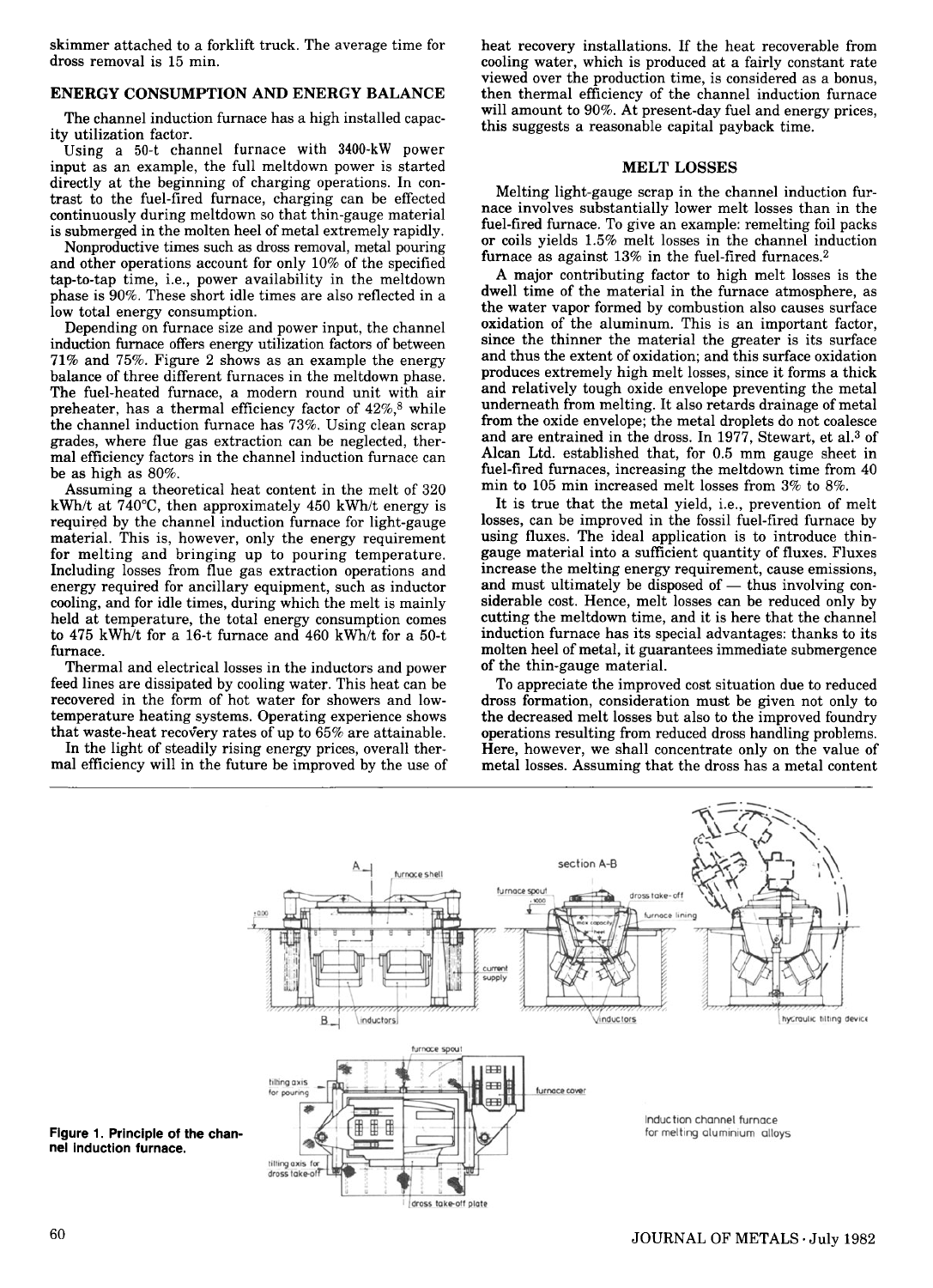of approximately 70%, then the following picture is obtained:

| Value of metal in the dross | approx. $2.90$ DM/kg metal |
|-----------------------------|----------------------------|
| Metal value of the dross    | 2.03 DM/kg dross           |
| Market price of the dross   | $0.60$ DM/kg dross         |
| Loss                        | 1.43 DM/kg dross           |

Reduction in dross formation using a channel induction furnace: 10% of charge, corresponding to 100 kg dross per ton of charge.

Saving:  $1.43 \times 100 = 143 \text{ DM/t}$  metal charge.

In reality, substantially higher savings are achieved since handling, incidental material costs, and also melting costs would have to be taken into account as well. One production works cites costs at double this figure.<sup>4</sup> Accordingly, it is easy to calculate that investment in an induction furnace will have been paid back in less than two years.

### PLANT MAINTENANCE

Electrical, hydraulic, and control equipment do not constitute major cost factors in normal plant maintenance. However, the channel induction furnace does involve ceramic costs for furnace hearth and inductor lining replacements.

#### Inductor Service Life and Replacement Time

The service life of an inductor depends on the installed capacity, the type of cooling system, the shape of the channel, and the type of ceramic lining. Service lives of 250 days are reported for air-cooled inductors rated at 250 kW, but of only 100 days for 400 kW ratings. In both cases, the metal throughput was approximately 1,600 t aluminum.<sup>4</sup> By improving the cooling effect and type of ceramic lining, it is possible for 400-kW inductors to attain life factors of 250 days and more with metal throughputs of 2,500 t/inductor. However, service lives of only 100 days are also not unknown. Another operating plant reports service life factors of 15-27 months.

Higher inductor ratings of 900 kW and more with production rates of 30 t/day per inductor, necessitating directed flow of the metal and intensive cooling, have not yet been in operation for any length of time. Initial experience showed that vigorous flow causes erosion in the vertical channels. Even though it was not necessary to clean the channels, the desired service life of the inductor was reduced. Further improvements have been made by slowing down the directed flow and by providing a more stable water cooling system, which gives hope for attaining service life factors of 12 months for the high-power inductors.

Nevertheless, one factor still remains: the care taken in lining, drying, and sintering operations. A service life of 250 days or 100 days is evidence enough. Short production downtimes for inductor replacement and reduced dependence on the workmanship of lining operations are required for high-performance melting units. Here, the wet ceramic compound versus the dry compound is at a disadvantage, since it requires very careful ramming to prevent the formation of layers, and then due to its water content must be just as carefully dried and sintered. In the case of dry ramming compounds, which are vibrated and more rapidly sintered, a furnace is nowadays ready for production within 12 hours, including inductor replacement. With wet compounds, downtimes can be as much as 14 days, depending on the degree of predrying.

#### Clogging of the Channels

This phenomenon occurs when oxides adhere to the channel walls causing reduction of the channel cross section. A lower meltdown rate is the result. In older furnaces with low inductor ratings (200-300 kW, for example), the vertical channels had to be cleaned several times a day using drills or chisels to regain their original size. Clogging of the channels is aided by three factors: the proportion of magnesium in the analysis, the proportion of finely divided scrap in the charge, and the type of flow in the inductor.

Experience has shown that the clogging tendency increases in line with the increased magnesium content in the melt.

When charging a high proportion of finely divided and thin-gauge material, the proportion of oxides and nonmetallic components increases automatically, and these can also be deposited on the channel walls. Whereas with inductors of older design heat exchange between inductor channel and bath was effected mainly by thermal buoyancy, modern inductors are designed for a directed flow of metal<sup>6</sup> and heat exchange is effected rapidly and without excessive overheating in the inductor channel by directed and defined flow pattern. The greater clogging tendency is countered by the flow of the metal.<sup>6</sup> Since the metal flow increases with increasing inductor rating, clogging must automatically be reduced. It is reported that inductors with ratings higher than 400 kW make the arduous daily task of cleaning the channel superfluous.<sup>4</sup>

Operating experience with thin-gauge material shows that cleaning work is not required with inductor ratings of 400 kW.6 However, once a day each inductor is checked using a template. According to experience, this requires 5-7 min per inductor. This time of maximum 30 min/day affects furnace availability to only a negligible degree.



Figure 2. Energy balance in the meltdown phase. Note the efficiency factors of channel induction furnaces of 71-73%. Neglecting flue gas extraction when charging clean scrap grades, the thermal efficiency can be as high as 80%.

\*) recoverable for hot water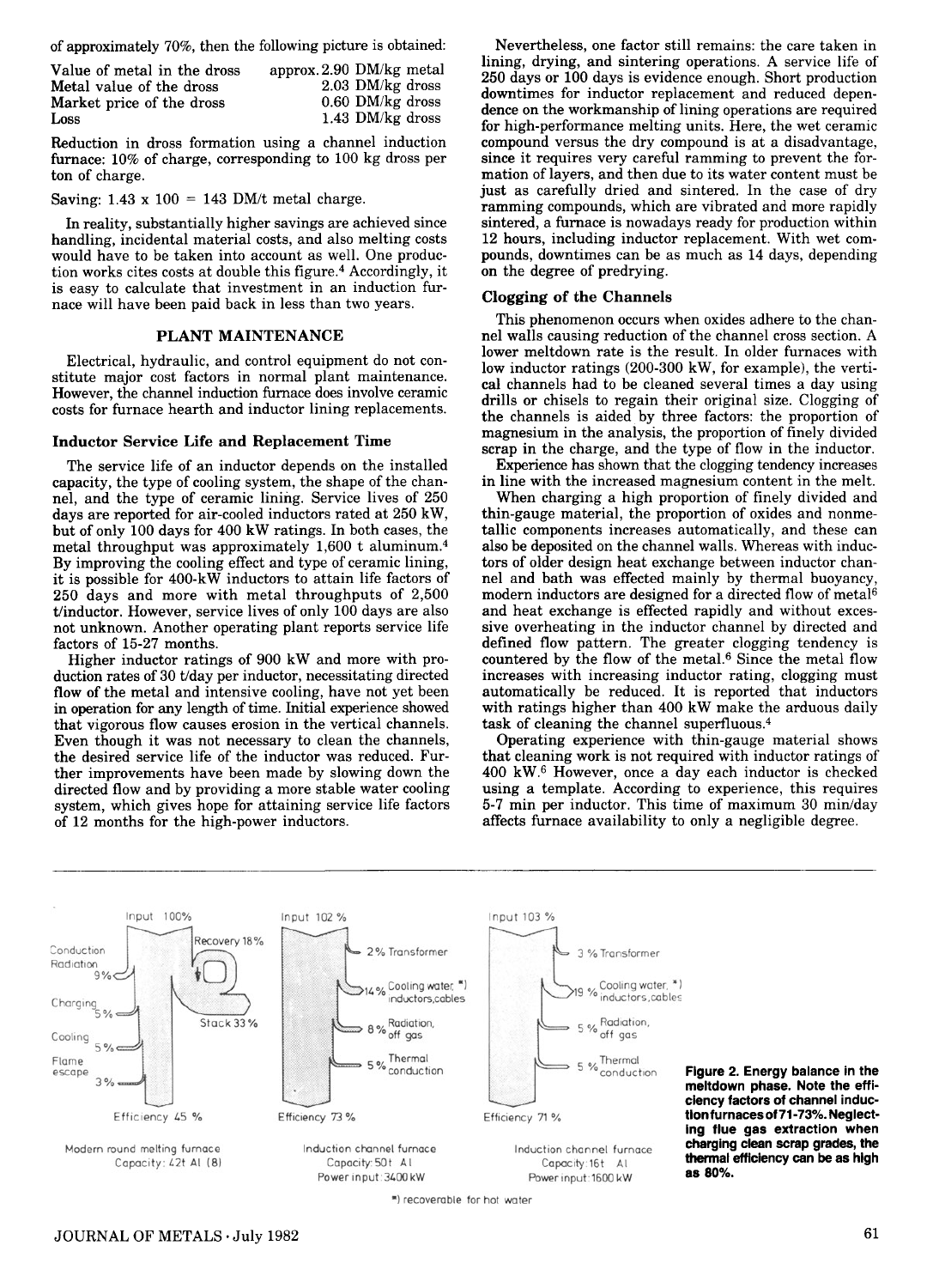Table I: Service Life of Channel Furnace Hearth Ceramics

| Ceramic Lining |               |          | Heat-up          | <b>Furnace</b>       |                                             |
|----------------|---------------|----------|------------------|----------------------|---------------------------------------------|
| <b>Walls</b>   | <b>Bottom</b> | Relining | <b>Sintering</b> | Downtime             | Lifetime                                    |
| <b>Bricks</b>  | Wet mix       | 3 weeks  | 14 days          | 6 weeks              | 5 years                                     |
| <b>Bricks</b>  | Dry mix       | 3 weeks  | 10 days          | $5\frac{1}{2}$ weeks | 4 years                                     |
| Dry mix        | Dry mix       | l week   | 2 days           | $2\frac{1}{2}$ weeks | $2\frac{1}{2}$ years so far<br>in operation |
| Gunning        | Gunning       |          |                  |                      | (bottom replaced)                           |
| mix, wet       | mix, wet      | week     | 8 days           | 3 weeks              | New plant                                   |

## Service Life and Repair of Furnace Hearth Ceramics

The service life of the furnace hearth ceramics must be viewed in two parts:

- the furnace walls, whose service life is influenced by careful cleaning, and
- the furnace bottom, whose service life is affected by the type of charging material.

Generally speaking, the walls have longer service lives than the bottom, which is occasionally damaged by the charging of heavy scrap pieces. Partial repair is then necessary. Here, the ceramic material gains in importance with its short relining and drying times and, above all, easier repairability. To date, ramming compounds are generally used for lining the walls of small- and medium-size furnaces, whereas refractory bricks are used on an almost exclusive basis for the larger melting furnace. Although the bricks are highly wear-resistant, relining work takes a relatively long time. Furnaces have also been relined with dry compounds, which have extremely short lining and sintering times. However, these compounds have a high thermal conductivity, which in turn calls for thicker layers of insulation. With good insulation, this ceramic lining is more costly.

Table I gives the necessary downtimes for various types of lining.

Lining with refractory gunning material would appear to be the optimum solution at present, since it combines the advantages of rapid furnace reavailability (approximately 3 weeks) with rapid repairability permitting easy partial repairs.

The ceramic lining has been in operation for several months and to date has not yielded any negative results.

## METAL QUALITY

Melting in the induction furnace has genuine advantages over the fuel-fired furnace. For instance, the content of hydrogen and nonmetallic inclusions is substantially  $lower<sup>4</sup>, 10$ 

The directed flow in the inductors generates an extremely favorable stirring effect, which in turn ensures uniform temperature and uniform temperature control, and rapid bath mixing and simple alloy production.

#### EXAMPLE OF CHANNEL INDUCTION FURNACES IN A MODERN CONTINUOUS CASTING SHOP

In this example, aluminum scrap is remelted and cast into extrusion billets and rolling ingots in a production works. The daily production rate, 100-120 t, is attained in three-shift operation using:

- 1 channel induction furnace as melting unit
- 1 channel induction furnace as holding and casting furnace
- 1 liquid metal treatment facility

• 1 vertical DC casting machine

The personnel requirement is three operators per shift.

# Input Material

• Pigs and sows weighing up to 2,000 kg each

• Off-casts in the form of rolling and extrusion billets from in-works production in lengths up to 6.5 m

- Home scrap from extrusion and rolling operations
- Baled scrap, baled foils
- Saw and scalper chips

## Charging

The scrap material is transferred in 8-10 t buckets to a vibrating conveyor for charging into the furnace. The vibrating conveyor is of the traveling type and located in the vicinity of the furnaces so that material can also be charged into the holding furnace as and when required.

## Melting Furnace

The melting furnace, designed as channel induction furnace, has a total holding capacity of 50 t and a useful pour-off weight of 40 t maximum. The meltdown power is produced by four inductors mounted at defined angles on the furnace floor with a total connected load of 3,400 kW. Each inductor features its own tapped transformer for individual control operations.

In the event of failure of one inductor, the others hold the hot heel at temperature while the faulty inductor is being replaced. The furnace is again ready for production operations after a period of 12 hours. The molten metal is poured out through the furnace bearing and can be transferred at zero gradient to the holding furnace at the rate of 4  $th$ . The holding-and-casting furnace also accepts the melt through the furnace bearing. This enables the metal to be returned to the melting furnace if required, likewise at zero gradient.

## Holding-and-Casting Furnace

The casting furnace is similar in design to the melting furnace. The installed capacity of 1,600 kW, corresponding to a melting rate of approximately  $3.5$  t/h, is handled by two inductors.-This furnace is used for bringing the melt to casting temperature and also for melting additional alloying metals when complicated alloys are required, the basic alloy being processed in the melting furnace in such cases. The holding furnace is also capable of accepting scrap charges. When operated at reduced production, it can also act as a melting furnace.

Melting and holding furnace are connected with each other and with the continuous caster by a system of launders. This permits the continuous caster to be fed from either furnace with the level of metal being the same over the whole distance from furnace to caster.

Figure 3 shows the setup of the overall plant with the two furnaces and the DC caster.

## DC Casting

Level casting from the casting furnace is achieved using a control system to maintain the level of metal in the tundish and launder constant within close limits. The metal flows underneath a closed oxide skin from the furnace chamber to the tundish in the DC caster. The furnace